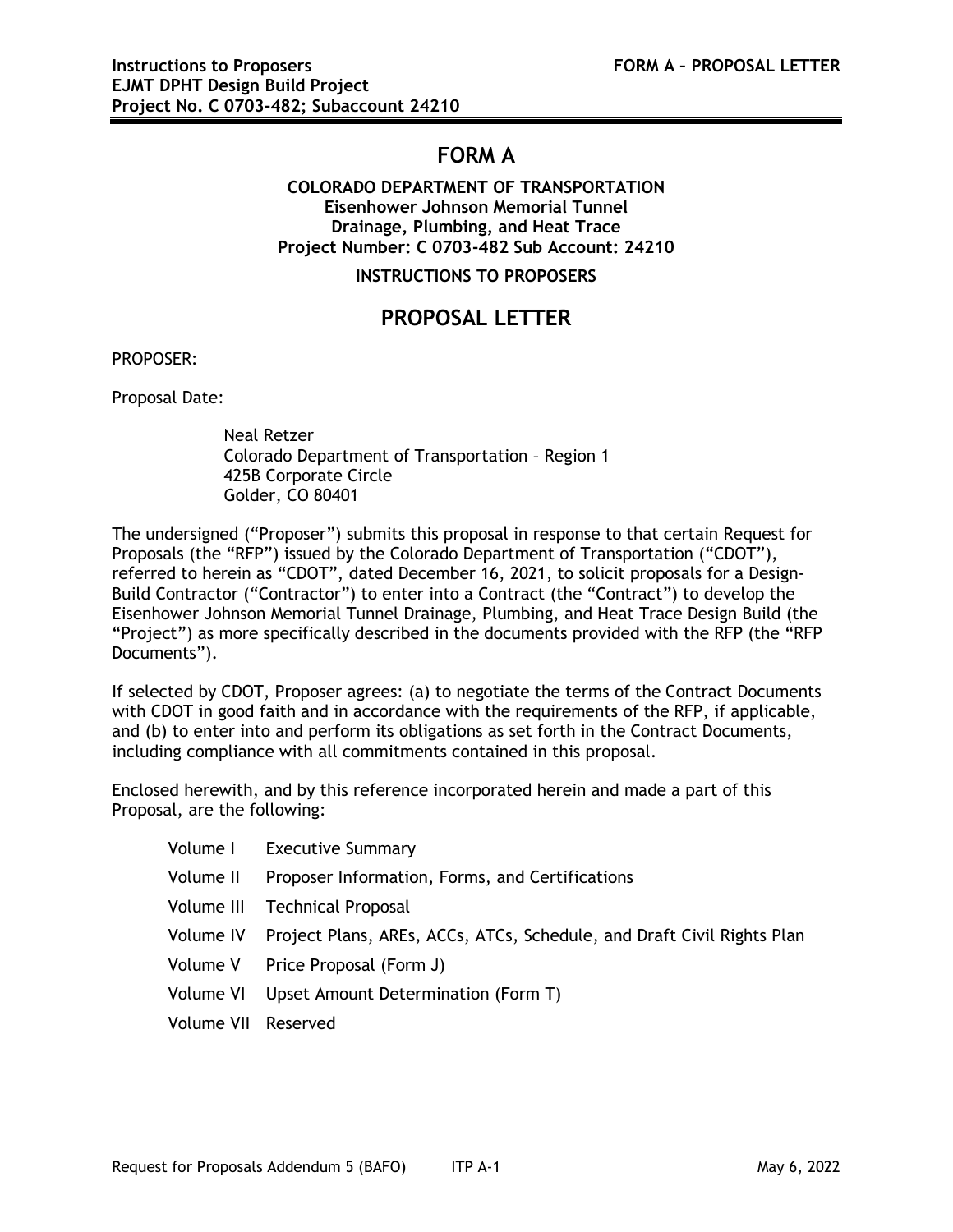Proposer acknowledges receipt, understanding and full consideration of the following Addenda to the RFP:

*Addendum #1: Released XXXX Final Addendum: Released XXXX*

Proposer certifies that it has carefully examined and is fully familiar with all of the provisions of all of the RFP Documents, and is satisfied that such provisions provide sufficient detail regarding the Work (as defined in the RFP) to be performed and do not contain internal inconsistencies; that it has carefully checked all the words, figures and statements in this proposal; that it has conducted such other field investigations and additional design development which are prudent and reasonable in preparing this proposal, including a thorough review of all of the RFP Documents; and that it has notified CDOT of any deficiencies in or omissions from any RFP Documents or other documents provided by CDOT and of any unusual site conditions observed prior to the date hereof.

Proposer represents that all statements made in the Statement of Qualifications previously delivered to CDOT (as amended and resubmitted) are true and correct as of the date hereof, except as otherwise specified in the enclosed proposal forms. Proposer agrees that such Statement of Qualifications, except as modified by the enclosed proposal forms, is incorporated in such forms as if fully set forth therein.

Proposer agrees that CDOT will not be responsible for any errors or omissions in this proposal.

#### *[Add appropriate signature block]*

1. Sample signature block for corporation or Limited Liability Company:

*[Insert the Proposer's name]*

By:  $\frac{1}{2}$   $\frac{1}{2}$   $\frac{1}{2}$   $\frac{1}{2}$   $\frac{1}{2}$   $\frac{1}{2}$   $\frac{1}{2}$   $\frac{1}{2}$   $\frac{1}{2}$   $\frac{1}{2}$   $\frac{1}{2}$   $\frac{1}{2}$   $\frac{1}{2}$   $\frac{1}{2}$   $\frac{1}{2}$   $\frac{1}{2}$   $\frac{1}{2}$   $\frac{1}{2}$   $\frac{1}{2}$   $\frac{1}{2}$   $\frac{1}{2}$   $\frac{1}{2$ 

Print Name: \_\_\_\_\_\_\_\_\_\_\_\_\_\_\_\_\_\_\_\_\_\_\_\_\_\_\_\_\_\_\_\_

Title: \_\_\_\_\_\_\_\_\_\_\_\_\_\_\_\_\_\_\_\_\_\_\_\_\_\_\_\_\_\_\_\_\_\_\_\_\_\_

2. Sample signature block for partnership or joint venture:

*[Insert the Proposer's name]*

By: *[Insert general partner's or member's name]*

Print Name: \_\_\_\_\_\_\_\_\_\_\_\_\_\_\_\_\_\_\_\_\_\_\_\_\_\_\_\_\_\_\_\_

Title: \_\_\_\_\_\_\_\_\_\_\_\_\_\_\_\_\_\_\_\_\_\_\_\_\_\_\_\_\_\_\_\_\_\_\_\_\_\_

 $\mathsf{By:}\quad$ 

Print Name: \_\_\_\_\_\_\_\_\_\_\_\_\_\_\_\_\_\_\_\_\_\_\_\_\_\_\_\_\_\_\_\_

 $\text{Title:}\quad\textcolor{red}{\blacksquare}$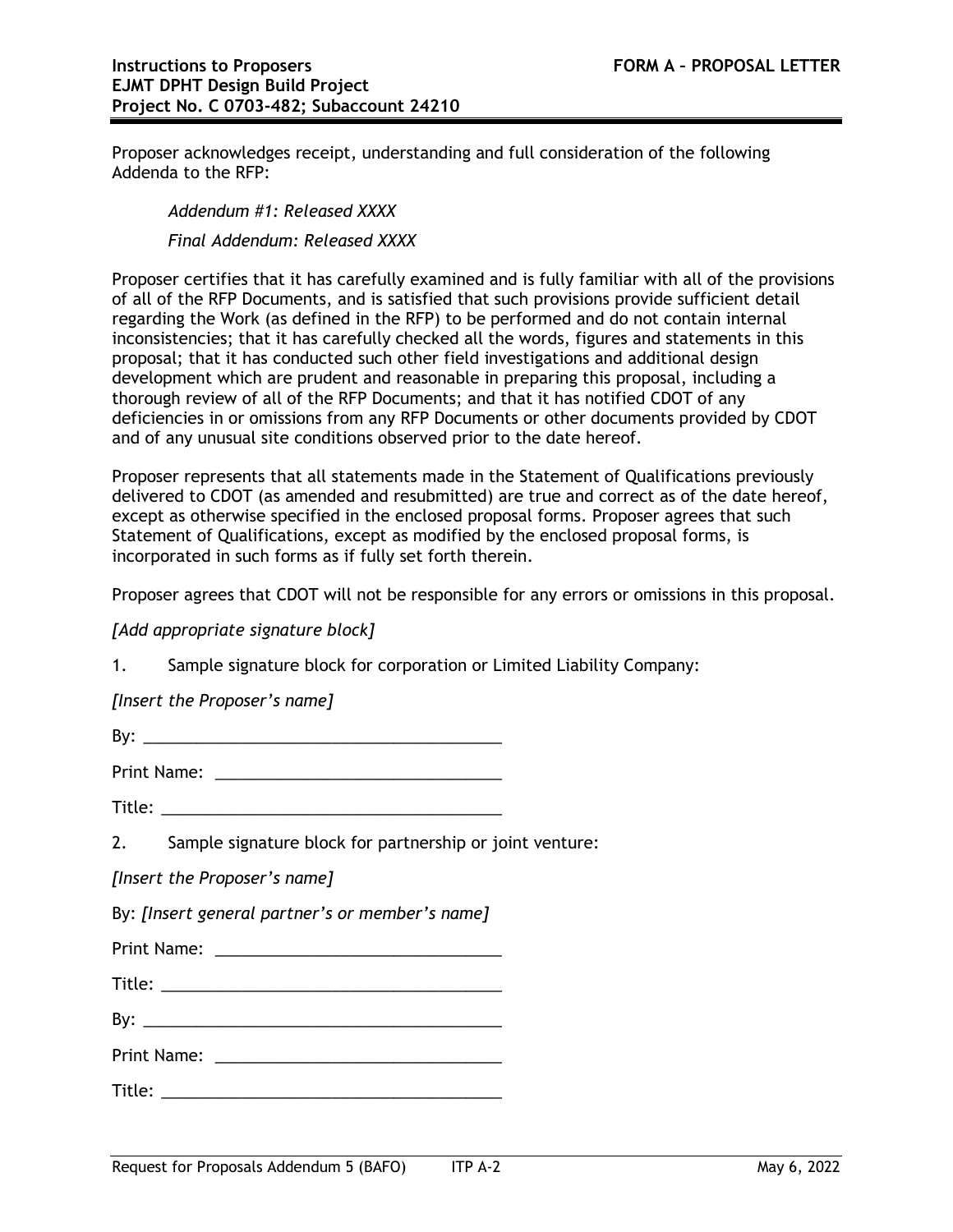*[Add signatures of additional general partners or members as appropriate]*

*[Insert the Proposer's name]*

By:  $\frac{1}{2}$   $\frac{1}{2}$   $\frac{1}{2}$   $\frac{1}{2}$   $\frac{1}{2}$   $\frac{1}{2}$   $\frac{1}{2}$   $\frac{1}{2}$   $\frac{1}{2}$   $\frac{1}{2}$   $\frac{1}{2}$   $\frac{1}{2}$   $\frac{1}{2}$   $\frac{1}{2}$   $\frac{1}{2}$   $\frac{1}{2}$   $\frac{1}{2}$   $\frac{1}{2}$   $\frac{1}{2}$   $\frac{1}{2}$   $\frac{1}{2}$   $\frac{1}{2$ 

Print Name: \_\_\_\_\_\_\_\_\_\_\_\_\_\_\_\_\_\_\_\_\_\_\_\_\_\_\_\_\_\_\_\_

Attorney in Fact

Proposer's business address:

| (No.)                              | (Street)             | (Floor or Suite) |
|------------------------------------|----------------------|------------------|
| (City) (State or Province)         | (ZIP or Postal Code) | (Country)        |
| State or Country of Incorporation: |                      |                  |